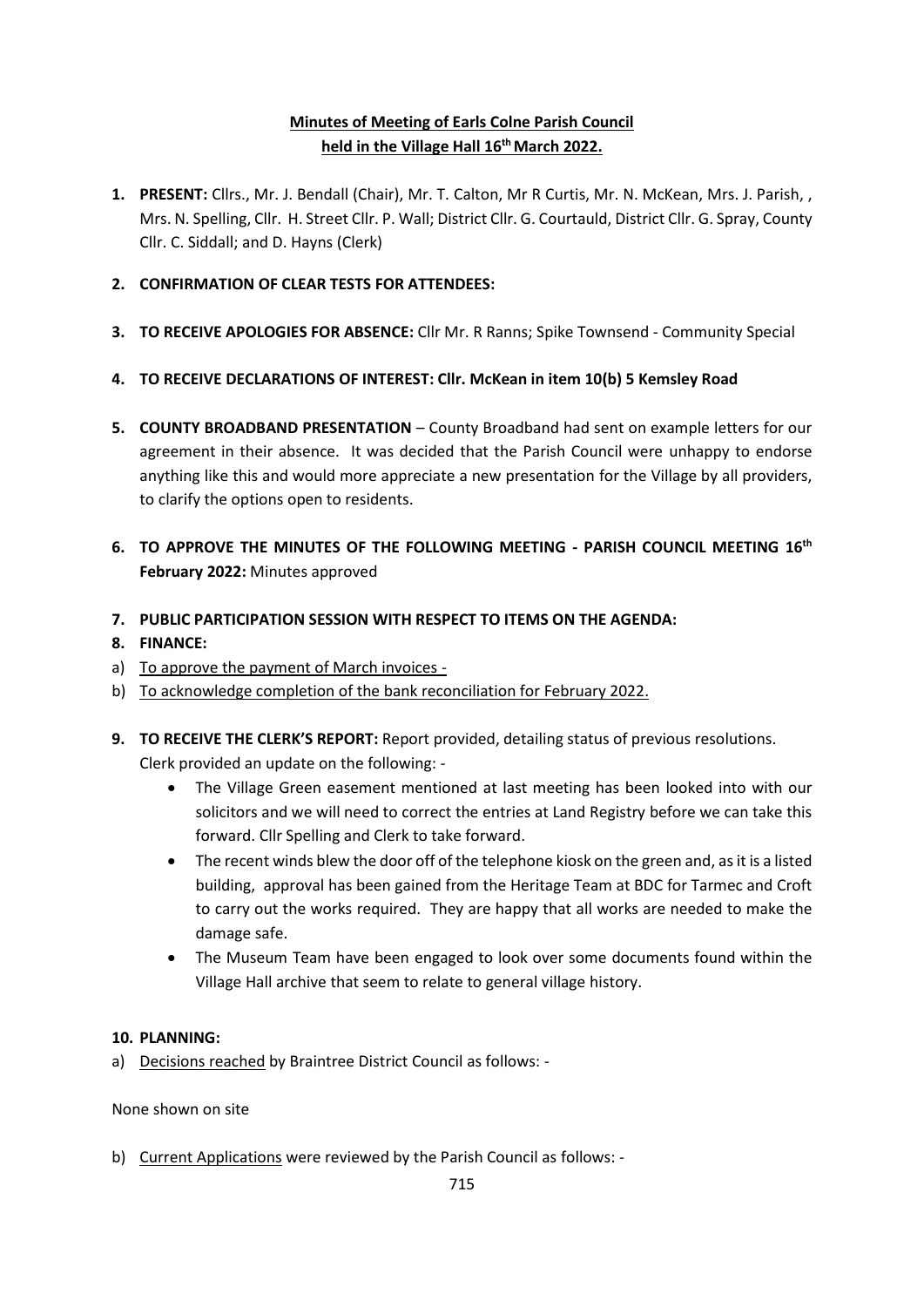| <b>Application No.</b> | <b>Location</b>            | <b>Description</b>                                                                  | Parish Council        |
|------------------------|----------------------------|-------------------------------------------------------------------------------------|-----------------------|
|                        |                            |                                                                                     | <b>Decision</b>       |
| 22/00548/TPOCON        | 1 Park Lane, Earls Colne   | Notice of intent to carry out works to tree in a Conservation                       | No Objections         |
|                        |                            | Area - T1 - Eucalyptus Tree - 1.<br>Reduce to previous cuts,<br>approx 2 - 3 meters |                       |
| 22/00496/HH            | 5 Kemsley Road Earls Colne | First-floor front extension.                                                        | No Objections         |
| 22/00446/TPOCON        | Ashwells, Park Lane Earls  | Notice of intent to carry out works to tree in a Conservation                       | Objection - clarity   |
|                        | Colne                      | Area - Fell Sycamore, its damaging wall which is next to                            | of application        |
|                        |                            | the wall of primary school.                                                         |                       |
| 22/00445/TPOCON        | 31 Upper Holt Street Earls | Notice of intent to carry out work to tree in a Conservation Ar                     | Objection - clarity   |
|                        | Colne                      | - Re-Pollarding of existing Lime tree at front of property.                         | of application        |
| 22/00513/AGR           | Land adjacent Stonebridge  | Application for prior notification of agricultural or forestry                      | No Objections         |
|                        | House, Halstead Road       | development - Erection of 2 polytunnels.                                            |                       |
| 22/00457/HH            | 9 Monks Road, Earls Colne  | Single-storey rear extension and conversion of part of                              | No Objections         |
|                        |                            | existing garage for use as utility area                                             |                       |
| 22/00418/FUL           | Land East of Pudsies Barn, | Change of use of existing stable building to a 1 x 2 bedroom                        | <b>Objection Back</b> |
|                        | <b>Station Road</b>        | dwelling                                                                            | Land                  |
|                        |                            |                                                                                     | Development and       |
|                        |                            |                                                                                     | placing               |

### **11. Update and Discussion on Community Workers**

- Current update on PPE upgrade shared. Most items have now been sourced and provided to the team.
- Issues with current mower and trailer flagged with insurance renewal shared. Cllr Wall authorised to investigate further and bring a suitable resolution to the PC.
- Cllr Siddall advised that Essex County Council Climate Action Challenge Fund Grant shared may not cover plant and equipment – he will clarify.

### **12. Update and Discussion on Communications Policy and Website**

- Preparation for Communications Strategy Shared with breakdown from Cllr Ranns.
- Request for dates for availability for a workshop on the policy and surveys. (Cllrs to send on to Clerk)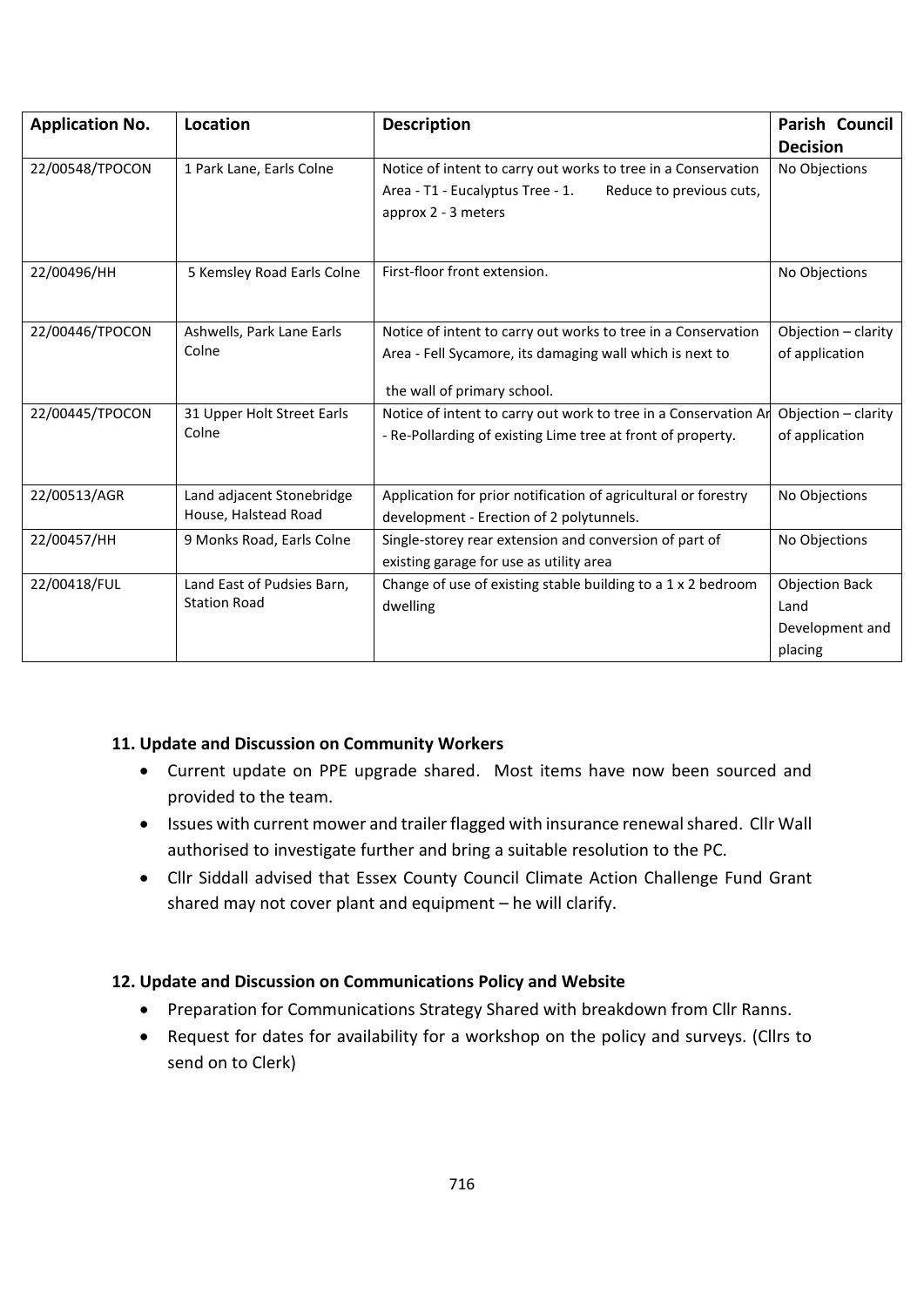### **13. Actions taken since the last Parish Meeting that were not on the Agenda**

• March Councillors Surgery had no attendees – it was discussed that we need to generate more interest on social media, create an "A" Frame poster or outside the hall and look to engage differently for these meetings.

### **14. Update on Neighbourhood Plan**

- Cllr Calton shared an update document. It was agreed:-
- Neighbourhood Plan to stay at 2033 parameter to align with BDC.
- An annexe will be added to the NP outlining longer term visions such as investigating a Community Led Development and meeting future housing targets beyond 2033.
- These "studies" will be progressed as specific projects in parallel with the NP rather than needing to be a firm commitment within it.

# **15. Update on Platinum Jubilee Plans**

- JL Marketing Services within the Village are kindly helping with the work on posters and social media.
- The walking carnival at the Rec is to be changed to a Village Rounders match due to the amount of local shows over the weekend it is difficult to bring forward many hirers who would be interested in the day.
- Cllr Spray highlighted the link to the BDC group who are coordinating publicity for all planned festivities and we will look to engage once we have everything pinned down (clerk to action)

### **16. Update on Village Hall**

• Works on Main Hall Floor have now been undertaken. Increased materials cost noted and approved.

### **17. Update on Section 106 and Open Spaces Plan**

- Confirmation that the application from St Andrews can be taken to Neil Jones as the first of the Section 106 applications on the new form.
- Newhouse Allotments has been agreed in principal but we need to get some clarification on the quotes that they have provided (clerk to action)
- Cllr Spray confirmed that the internal review on S.106 will be undertaken in this Civic Year (from April 2022) but they Open Spaces Plan is still not accepting Halls and Public Building works. Cllr McKean highlighted the documentation referring to possible uses for this and Cllr Spray confirmed she will look into this again.
- Meeting with BDC Planning to be arranged (Clerk to Action)